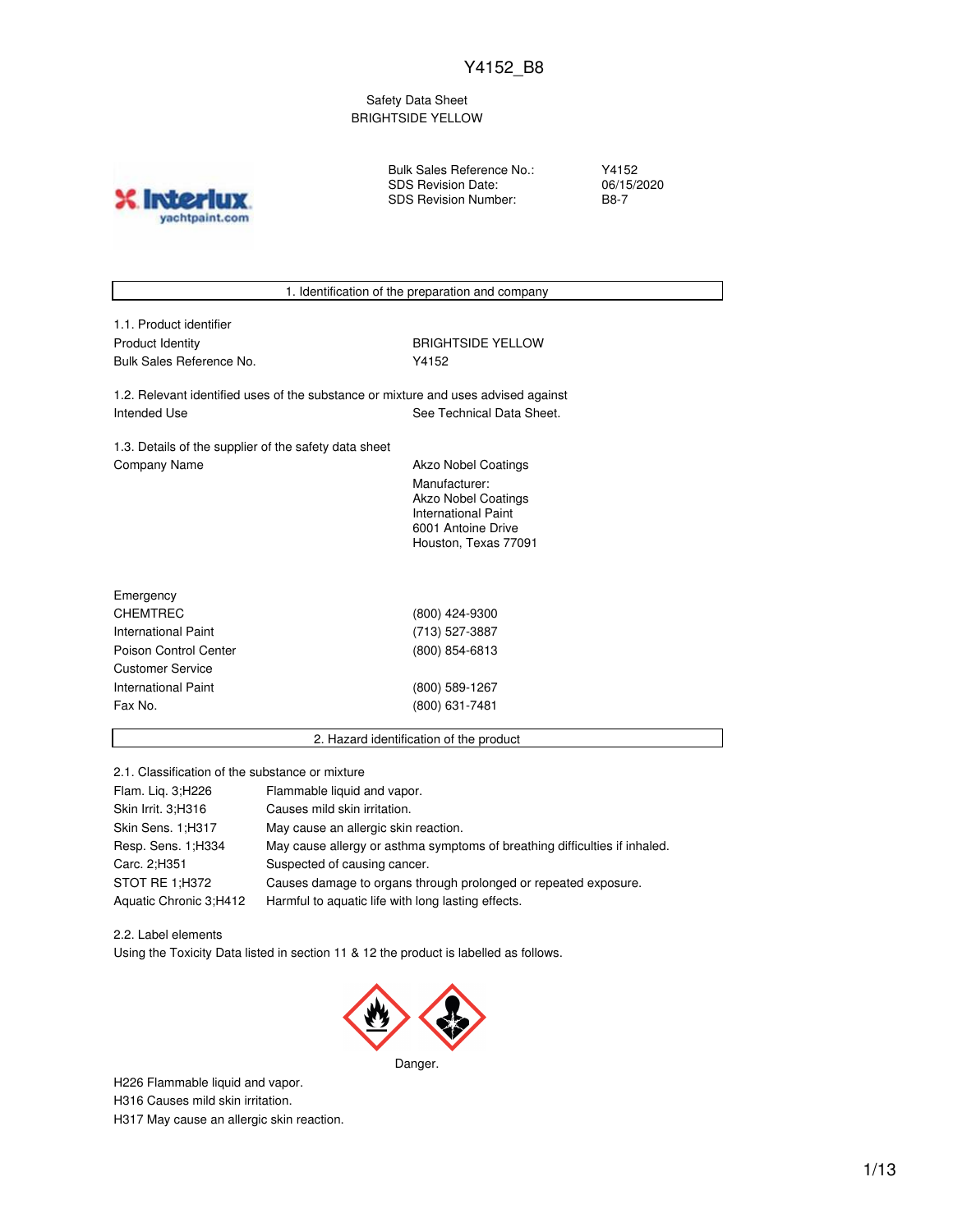H334 May cause allergy or asthma symptoms of breathing difficulties if inhaled.

H351 Suspected of causing cancer.

H372 Causes damage to organs through prolonged or repeated exposure.

H412 Harmful to aquatic life with long lasting effects.

P201 Obtain special instructions before use.

P202 Do not handle until all safety precautions have been read and understood.

P210 Keep away from heat / sparks / open flames / hot surfaces - No smoking.

P235 Keep cool.

P240 Ground / bond container and receiving equipment.

P241 Use explosion-proof electrical / ventilating / light / equipment.

P242 Use only non-sparking tools.

P243 Take precautionary measures against static discharge.

P260 Do not breathe mist / vapors / spray.

P262 Do not get in eyes, on skin, or on clothing.

P264 Wash area of contact thoroughly after handling.

P270 Do not eat, drink or smoke when using this product.

P272 Contaminated work clothing should not be allowed out of the workplace.

P273 Avoid release to the environment.

P280 Wear protective gloves / eye protection / face protection.

P285 In case of inadequate ventilation wear respiratory protection.

P301+310 IF SWALLOWED: Immediately call a POISON CENTER or doctor/physician.

P302+352 IF ON SKIN: Wash with soap and water.

P303+361+353 IF ON SKIN (or hair): Remove/Take off immediately all contaminated clothing. Rinse skin with water/shower.

P304+341 IF INHALED: If breathing is difficult, remove victim to fresh air and keep at rest in a position comfortable for breathing.

P308+313 IF exposed or concerned: Get medical advice/attention.

P314 Get Medical advice / attention if you feel unwell.

P331 Do NOT induce vomiting.

P332+313 If skin irritation occurs: Get medical advice/attention.

P333 If skin irritation or a rash occurs:.

P342+311 If experiencing respiratory symptoms: Call a POISON CENTER or doctor / physician.

P363 Wash contaminated clothing before reuse.

P370 In case of fire: Use water spray, fog, or regular foam..

P403+233 Store in a well ventilated place. Keep container tightly closed.

P405 Store locked up.

P501 Dispose of contents / container in accordance with local / national regulations.

HMIS Rating **Health: 2** Flammability: 2 Reactivity: 0

3. Composition/information on ingredients

This product contains the following substances that present a hazard within the meaning of the relevant State and Federal Hazardous Substances regulations.

| Ingredient/Chemical<br><b>Designations</b>                                   |            | Weight % GHS Classification         | <b>Notes</b> |
|------------------------------------------------------------------------------|------------|-------------------------------------|--------------|
| Solvent naphtha (petroleum),<br>medium aliphatic<br>CAS Number: 0064742-88-7 | $10 - 25$  | STOT RE 1:H372<br>Asp. Tox. 1; H304 | [1]          |
| Titanium dioxide<br>(Non-respirable)<br>CAS Number:<br>0013463-67-7          | $10 - 25$  | Not Classified                      | [1][2]       |
| 2-Methoxy-1-Methylethyl<br>Acetate<br>CAS Number: 0000108-65-6               | $1.0 - 10$ | Flam. Lig. 3;H226                   | [1]          |
| Stoddard solvent<br>CAS Number: 0008052-41-3                                 | $1.0 - 10$ | STOT RE 1;H372<br>Asp. Tox. 1; H304 | [1][2]       |
| Distillates (petroleum),<br>hydrotreated light                               | $1.0 - 10$ | Asp. Tox. 1; H304                   | [1]          |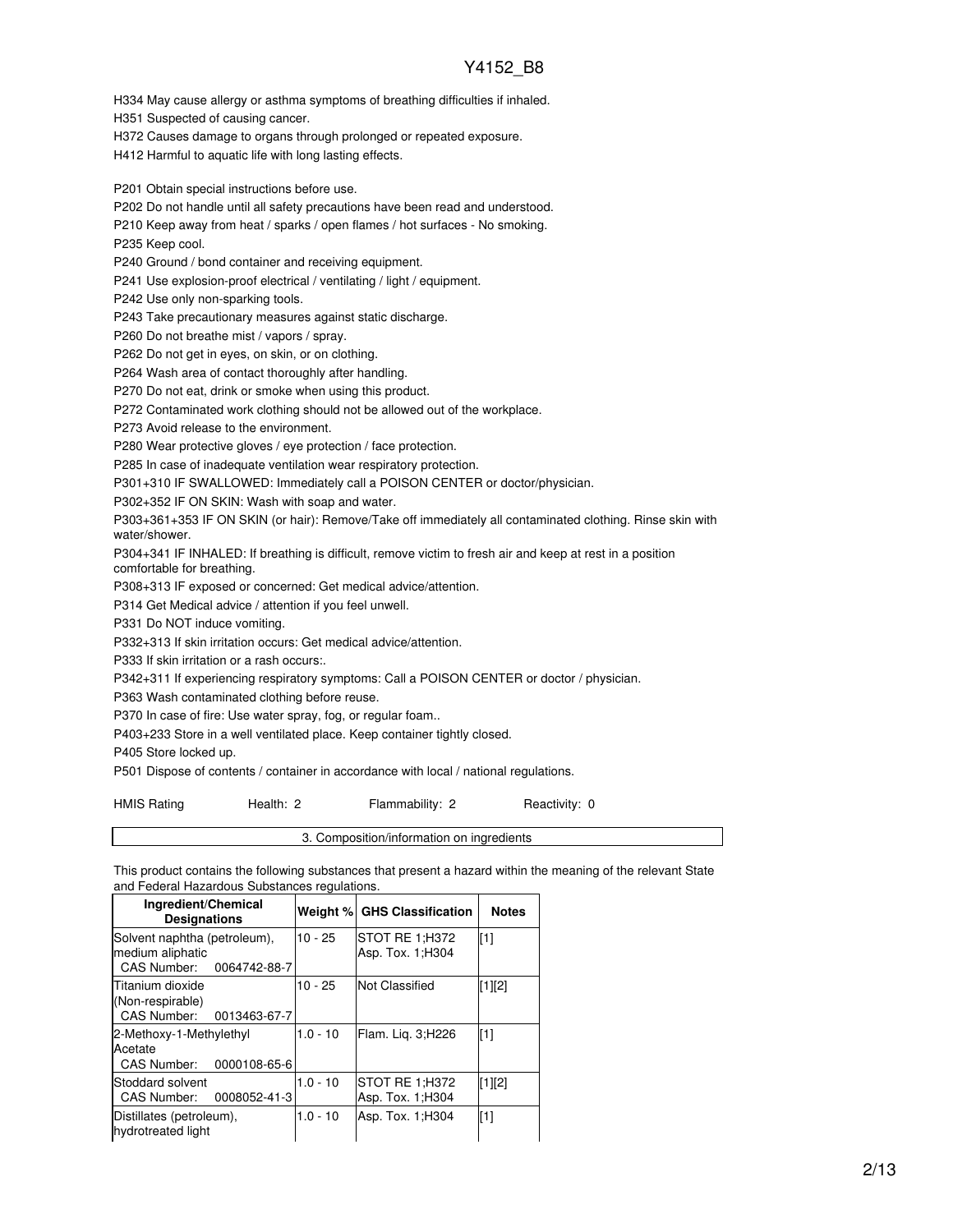| <b>CAS Number:</b>                                                | 0064742-47-8 |              |                                                                                                                         |          |
|-------------------------------------------------------------------|--------------|--------------|-------------------------------------------------------------------------------------------------------------------------|----------|
| Xylene<br><b>CAS Number:</b>                                      | 0001330-20-7 | $1.0 - 10$   | Flam. Lig. 3;H226<br>Acute Tox. 4; H332<br>Acute Tox. 4;H312<br>Skin Irrit. 2;H315                                      | $[1][2]$ |
| PROPRIETARY AROMATIC<br><b>HYDROCARBONP</b><br><b>CAS Number:</b> | Proprietary  | $1.0 - 10$   | Asp. Tox. 2;H305<br>Skin Irrit. 2;H315<br>Eye Dam. 2A;H319                                                              | $[1]$    |
| Kerosene (petroleum)<br>CAS Number:                               | 0008008-20-6 | $1.0 - 10$   | Asp. Tox. 1; H304                                                                                                       | [1][2]   |
| Calcium 2-ethylhexanoate<br>CAS Number: 0000136-51-6              |              | $0.10 - 1.0$ | Flam. Liq. 3;H226<br>Acute Tox. 4; H302<br>Skin Sens. 1;H317<br>Resp. Sens. 1; H334<br><b>Aquatic Chronic</b><br>2:H411 | [1]      |
| Cobalt 2-Ethyl Hexanoate<br>CAS Number:                           | 0000136-52-7 | $0.10 - 1.0$ | Acute Tox. 4; H302<br>Skin Irrit. 2:H315<br>Skin Sens. 1;H317<br><b>Aquatic Chronic</b><br>2:H411                       | $[1]$    |
| Methyl Ethyl Ketoxime (MEKO)<br>CAS Number:                       | 0000096-29-7 | $0.10 - 1.0$ | Carc. 2;H351<br>Acute Tox. 4;H312<br>Eye Dam. 1;H318<br>Skin Sens. 1;H317                                               | $[1]$    |
| Naphthalene<br><b>CAS Number:</b>                                 | 0000091-20-3 | $0.10 - 1.0$ | Carc. 2:H351<br>Acute Tox. 4;H302<br><b>Aquatic Acute</b><br>1;H400<br><b>Aquatic Chronic</b><br>1:H410                 | [1][2]   |

[1] Substance classified with a health or environmental hazard.

[2] Substance with a workplace exposure limit.

[3] PBT-substance or vPvB-substance.

\*The full texts of the phrases are shown in Section 16.

#### 4. First aid measures 4.1. Description of first aid measures General **Remove contaminated clothing and shoes.** Get medical attention immediately. Wash clothing before reuse. Thoroughly clean or destroy contaminated shoes. Inhalation If inhaled, remove to fresh air. If not breathing, give artificial respiration. If breathing is difficult, give oxygen. Get medical attention immediately. Eyes In case of contact, immediately flush eyes with plenty of water for at least 15 minutes. Get medical attention immediately. Skin **In case of contact, immediately flush skin with soap and plenty of water. Get medical** attention immediately. Ingestion If swallowed, immediately contact Poison Control Center at 1-800-854-6813. DO NOT induce vomiting unless instructed to do so by medical personnel. Never give anything by mouth to an unconscious person. 4.2. Most important symptoms and effects, both acute and delayed Overview NOTICE: Reports have associated repeated and prolonged occupational overexposure to solvents with permanent brain and nervous system damage. Intentional misuse by deliberately concentrating and inhaling the contents may be harmful or fatal. Avoid contact with eyes, skin and clothing. Inhalation **Harmful if inhaled. Causes nose and throat irritation. Vapors may affect the brain or** nervous system causing dizziness, headache or nausea. Eyes Causes severe eye irritation. Avoid contact with eyes. Skin Causes skin irritation. May be harmful if absorbed through the skin. Ingestion Harmful if swallowed. May cause abdominal pain, nausea, vomiting, diarrhea, or drowsiness. 5. Fire-fighting measures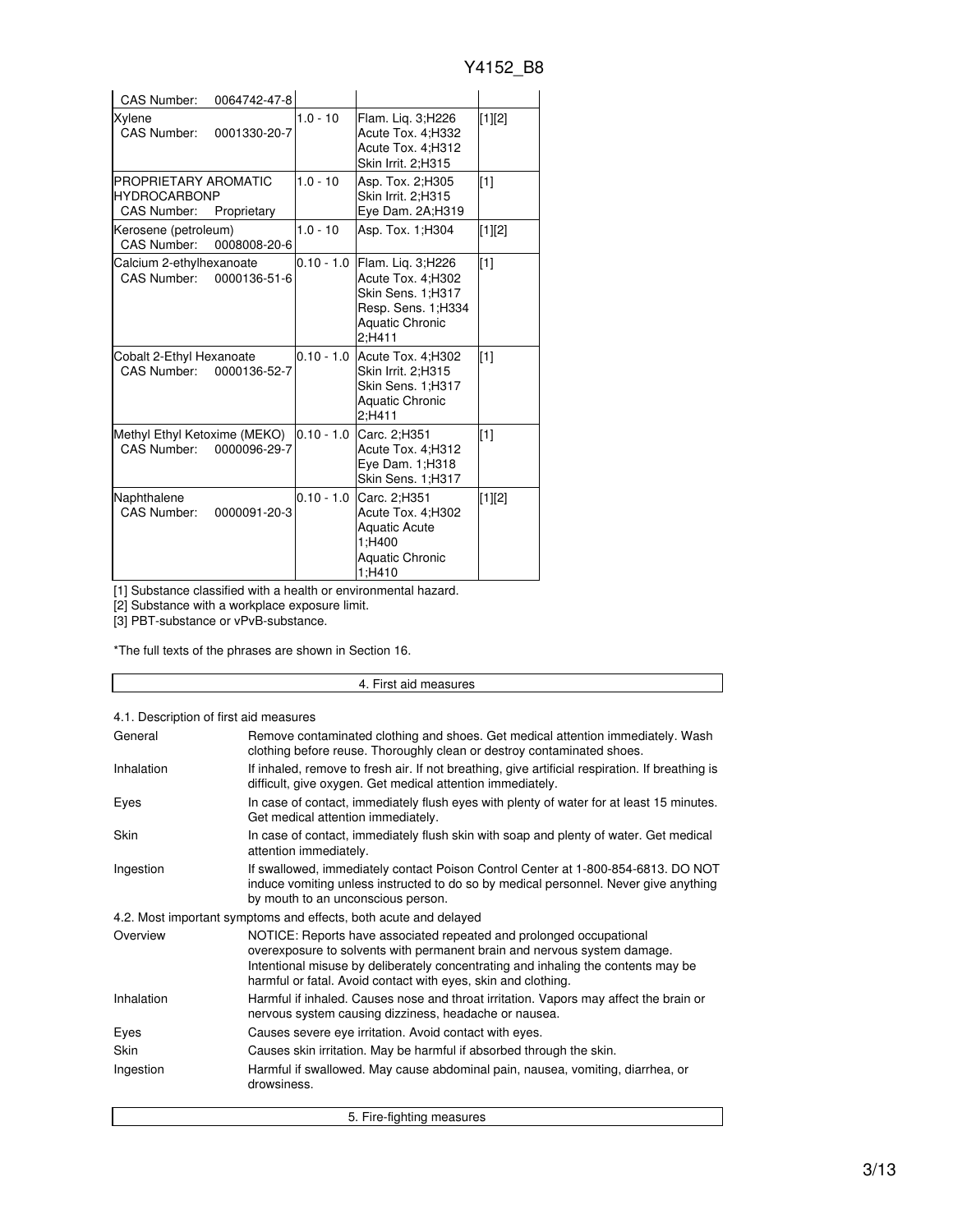5.1. Extinguishing media

CAUTION: This product has a very low flashpoint. Use of water spray when fighting fire may be inefficient. SMALL FIRES: Use dry chemical, CO2, water spray or alcohol-resistant foam. LARGE FIRES: Use water spray, fog, or alcohol-resistant foam. Do not use straight streams. Move containers from fire area if you can do so without risk. Runoff from fire control may cause pollution. Dike fire control water for later disposal. Do not scatter the material.

5.2. Special hazards arising from the substance or mixture

No data available

5.3. Advice for fire-fighters

Cool closed containers exposed to fire by spraying them with water. Do not allow run off water and contaminants from fire fighting to enter drains or water courses. ERG Guide No.

6. Accidental release measures

6.1. Personal precautions, protective equipment and emergency procedures

ELIMINATE ALL IGNITION SOURCES (no smoking, flares, sparks or flames in immediate area). Use only non-sparking equipment to handle spilled material and absorbent. Do not touch or walk through spilled material. Stop leak if you can do so without risk. Prevent entry into waterways, sewers, basements or confined areas. A vapor suppressing foam may be used to reduce vapors. Absorb or cover with dry earth, sand, or other non-combustible material and transfer to containers. Use non-sparking tools to collect absorbed material.

6.2. Environmental precautions

Do not allow spills to enter drains or watercourses.

6.3. Methods and material for containment and cleaning up

CALL CHEMTREC at (800)-424-9300 for emergency response. Isolate spill or leak area immediately for at least 25 to 50 meters (80 to 160 feet) in all directions. Keep unauthorized personnel away. Stay upwind. Keep out of low areas. Ventilate closed spaces before entering. LARGE SPILLS: Consider initial downwind evacuation for at least 300 meters (1000 feet).

7. Handling and storage

7.1. Precautions for safe handling

Handling

Protective equipment should be selected to provide protection from exposure to the chemicals listed in Section 3 of this document. Depending on the site-specific conditions of use, protective gloves, apron, boots, head and face protection may be required to prevent contact. The equipment must be thoroughly cleaned, or discared after each use.

In Storage

Keep away from heat, sparks and flame.

7.2. Conditions for safe storage, including any incompatibilities

Store between 40-100F (4-38C).

Do not get in eyes, on skin or clothing.

Strong oxidizing agents.

Do not smoke. Extinguish all flames and pilot lights, and turn off stoves, heaters, electric motors and other sources of ignition during use and until all vapors are gone.

7.3. Specific end use(s)

Close container after each use.

Wash thoroughly after handling.

Prevent build-up of vapors by opening all windows and doors to achieve cross-ventilation.

| 8. Exposure controls and personal protection |
|----------------------------------------------|
|                                              |

#### 8.1. Control parameters

| Exposure                 |            |             |                                                          |
|--------------------------|------------|-------------|----------------------------------------------------------|
| CAS No.                  | Inaredient | Source      | Value                                                    |
| 0000091-20-3 Naphthalene |            | <b>OSHA</b> | 10 ppm TWA; 50 mg/m3 TWA15 ppm STEL; 75<br>$Ima/m3$ STEL |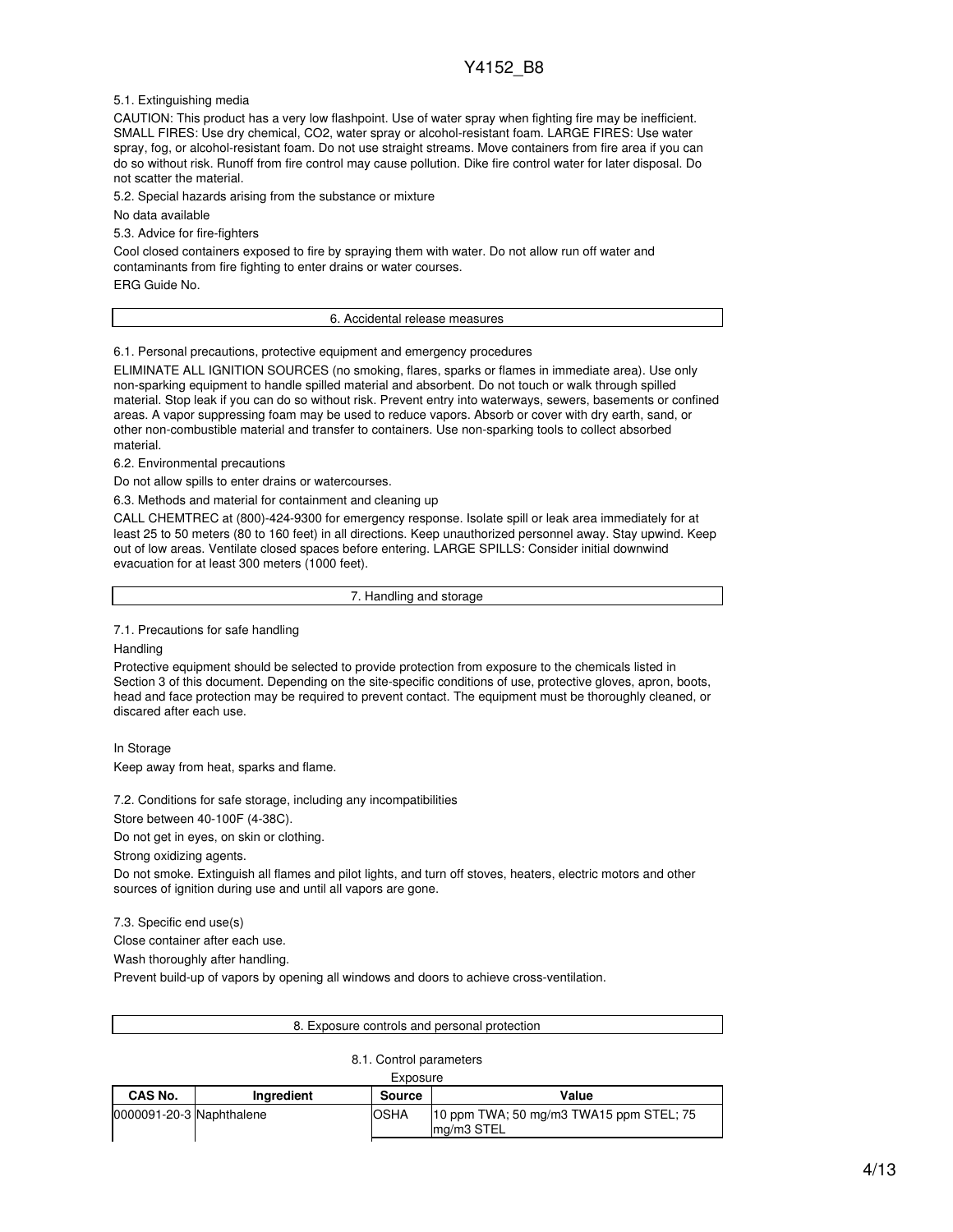|  | Y4152 B8 |
|--|----------|
|  |          |

|                     |                                           | <b>ACGIH</b>  | 10 ppm TWA                                                                                            |
|---------------------|-------------------------------------------|---------------|-------------------------------------------------------------------------------------------------------|
|                     |                                           | <b>NIOSH</b>  | 10 ppm TWA; 50 mg/m3 TWA15 ppm STEL; 75<br>mg/m3 STEL250 ppm IDLH                                     |
|                     |                                           | Supplier      | No Established Limit                                                                                  |
|                     |                                           | OHSA.<br>CAN  | 10 ppm TWA                                                                                            |
|                     |                                           | Mexico        | 10 ppm TWA VLE-PPT; 50 mg/m3 TWA<br>VLE-PPT15 ppm STEL [PPT-CT]                                       |
|                     |                                           | <b>Brazil</b> | No Established Limit                                                                                  |
|                     | 0000096-29-7 Methyl Ethyl Ketoxime (MEKO) | <b>OSHA</b>   | No Established Limit                                                                                  |
|                     |                                           | <b>ACGIH</b>  | No Established Limit                                                                                  |
|                     |                                           | <b>NIOSH</b>  | No Established Limit                                                                                  |
|                     |                                           | Supplier      | No Established Limit                                                                                  |
|                     |                                           | OHSA,<br>CAN  | <b>No Established Limit</b>                                                                           |
|                     |                                           | Mexico        | No Established Limit                                                                                  |
|                     |                                           | Brazil        | No Established Limit                                                                                  |
|                     | 0000108-65-6 2-Methoxy-1-Methylethyl      | <b>OSHA</b>   | No Established Limit                                                                                  |
|                     | Acetate                                   | <b>ACGIH</b>  | No Established Limit                                                                                  |
|                     |                                           | <b>NIOSH</b>  | No Established Limit                                                                                  |
|                     |                                           | Supplier      | No Established Limit                                                                                  |
|                     |                                           | OHSA,<br>CAN  | 50 ppm TWA; 270 mg/m3 TWA                                                                             |
|                     |                                           | Mexico        | No Established Limit                                                                                  |
|                     |                                           | Brazil        | No Established Limit                                                                                  |
|                     | 0000136-51-6 Calcium 2-ethylhexanoate     | <b>OSHA</b>   | No Established Limit                                                                                  |
|                     |                                           | <b>ACGIH</b>  | No Established Limit                                                                                  |
|                     |                                           | <b>NIOSH</b>  | No Established Limit                                                                                  |
|                     |                                           | Supplier      | No Established Limit                                                                                  |
|                     |                                           | OHSA,<br>CAN  | No Established Limit                                                                                  |
|                     |                                           | Mexico        | No Established Limit                                                                                  |
|                     |                                           | Brazil        | No Established Limit                                                                                  |
|                     | 0000136-52-7 Cobalt 2-Ethyl Hexanoate     | OSHA          | No Established Limit                                                                                  |
|                     |                                           | ACGIH         | No Established Limit                                                                                  |
|                     |                                           | <b>NIOSH</b>  | No Established Limit                                                                                  |
|                     |                                           | Supplier      | No Established Limit                                                                                  |
|                     |                                           | OHSA.<br>CAN  | No Established Limit                                                                                  |
|                     |                                           | Mexico        | No Established Limit                                                                                  |
|                     |                                           | <b>Brazil</b> | No Established Limit                                                                                  |
| 0001330-20-7 Xylene |                                           | OSHA          | 100 ppm TWA; 435 mg/m3 TWA150 ppm STEL;<br>655 mg/m3 STEL                                             |
|                     |                                           | ACGIH         | 100 ppm TWA150 ppm STEL                                                                               |
|                     |                                           | <b>NIOSH</b>  | No Established Limit                                                                                  |
|                     |                                           | Supplier      | No Established Limit                                                                                  |
|                     |                                           | OHSA.<br>CAN  | 100 ppm TWA150 ppm STEL                                                                               |
|                     |                                           | Mexico        | 100 ppm TWA VLE-PPT150 ppm STEL [PPT-CT]                                                              |
|                     |                                           | Brazil        | 78 ppm TWA LT; 340 mg/m3 TWA LT                                                                       |
|                     | 0008008-20-6 Kerosene (petroleum)         | <b>OSHA</b>   | No Established Limit                                                                                  |
|                     |                                           | ACGIH         | 200 mg/m3 TWA (application restricted to<br>conditions in which there are negligible aerosol<br>expos |
|                     |                                           | <b>NIOSH</b>  | 100 mg/m3 TWA                                                                                         |
|                     |                                           | Supplier      | No Established Limit                                                                                  |
|                     |                                           | OHSA,         | 200 mg/m3 TWA (restricted to conditions where                                                         |
|                     |                                           | CAN           | there is negligible aerosol exposure, as total hy                                                     |
|                     |                                           | Mexico        |                                                                                                       |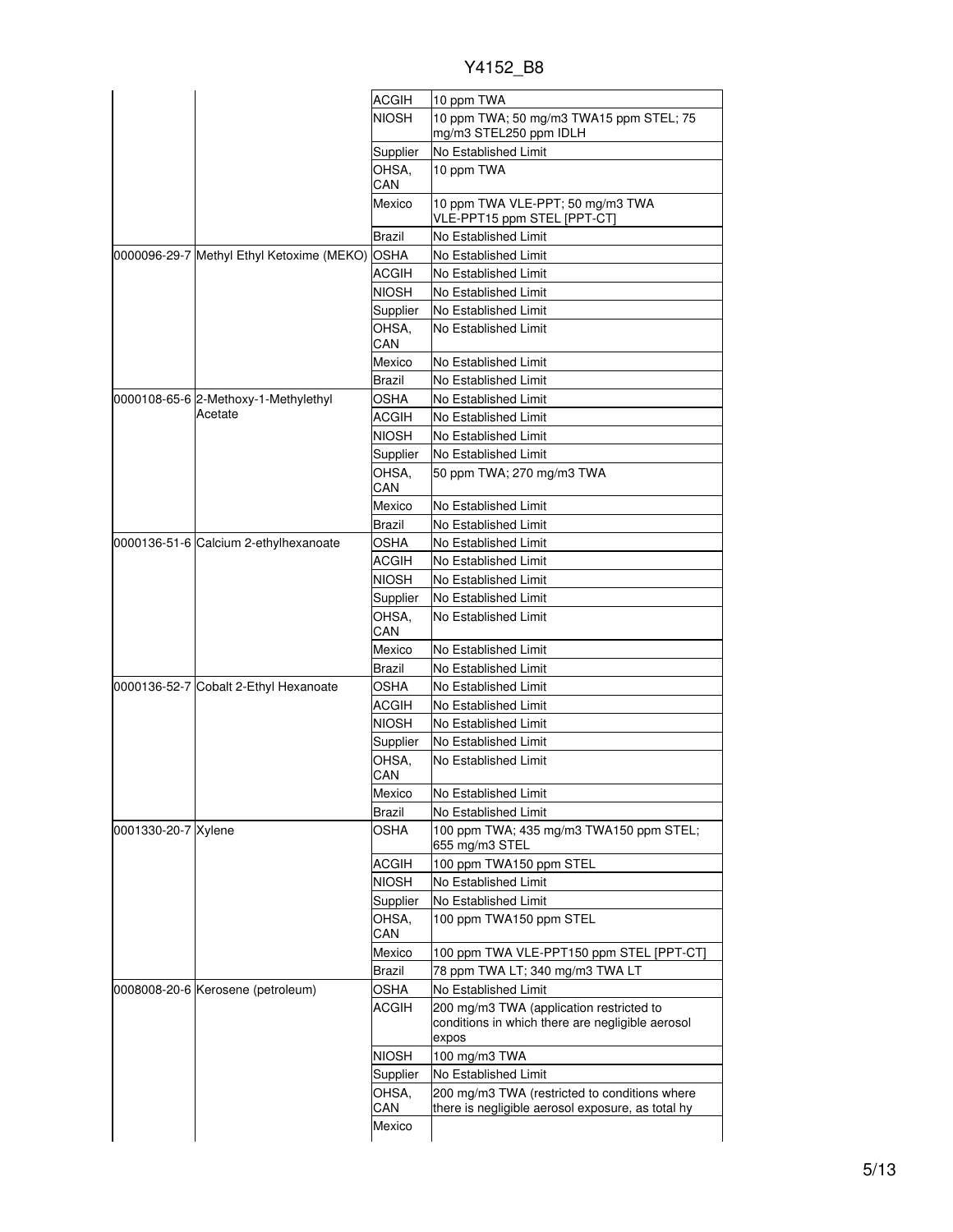|             |                                                             |              | 200 mg/m3 TWA VLE-PPT (application restricted to<br>conditions where exposure to aerosols is negli                   |
|-------------|-------------------------------------------------------------|--------------|----------------------------------------------------------------------------------------------------------------------|
|             |                                                             | Brazil       | No Established Limit                                                                                                 |
|             | 0008052-41-3 Stoddard solvent                               | <b>OSHA</b>  | 500 ppm TWA; 2900 mg/m3 TWA                                                                                          |
|             |                                                             | ACGIH        | 100 ppm TWA                                                                                                          |
|             |                                                             | <b>NIOSH</b> | 350 mg/m3 TWA1800 mg/m3 Ceiling (15<br>min)20000 mg/m3 IDLH                                                          |
|             |                                                             | Supplier     | No Established Limit                                                                                                 |
|             |                                                             | OHSA.<br>CAN | 525 mg/m3 TWA (140C Flash aliphatic solvent)                                                                         |
|             |                                                             | Mexico       | 100 ppm TWA VLE-PPT                                                                                                  |
|             |                                                             | Brazil       | No Established Limit                                                                                                 |
|             | 0013463-67-7 lTitanium dioxide                              | <b>OSHA</b>  | 15 mg/m3 TWA (total dust)                                                                                            |
|             | (Non-respirable)                                            | ACGIH        | 10 mg/m3 TWA                                                                                                         |
|             |                                                             | <b>NIOSH</b> | 2.4 mg/m3 TWA (CIB 63, fine); 0.3 mg/m3 TWA<br>(CIB 63, ultrafine, including engineered<br>nanoscale)5000 mg/m3 IDLH |
|             |                                                             | Supplier     | No Established Limit                                                                                                 |
|             |                                                             | OHSA,<br>CAN | 10 mg/m3 TWA                                                                                                         |
|             |                                                             | Mexico       | 10 mg/m3 TWA VLE-PPT                                                                                                 |
|             |                                                             | Brazil       | No Established Limit                                                                                                 |
|             | 0064742-47-8 Distillates (petroleum),<br>hydrotreated light | OSHA         | No Established Limit                                                                                                 |
|             |                                                             | ACGIH        | No Established Limit                                                                                                 |
|             |                                                             | NIOSH        | No Established Limit                                                                                                 |
|             |                                                             | Supplier     | No Established Limit                                                                                                 |
|             |                                                             | OHSA,<br>CAN | No Established Limit                                                                                                 |
|             |                                                             | Mexico       | No Established Limit                                                                                                 |
|             |                                                             | Brazil       | No Established Limit                                                                                                 |
|             | 0064742-88-7 Solvent naphtha (petroleum),                   | <b>OSHA</b>  | No Established Limit                                                                                                 |
|             | medium aliphatic                                            | <b>ACGIH</b> | No Established Limit                                                                                                 |
|             |                                                             | <b>NIOSH</b> | No Established Limit                                                                                                 |
|             |                                                             | Supplier     | No Established Limit                                                                                                 |
|             |                                                             | OHSA,<br>CAN | No Established Limit                                                                                                 |
|             |                                                             | Mexico       | No Established Limit                                                                                                 |
|             |                                                             | Brazil       | No Established Limit                                                                                                 |
| Proprietary | PROPRIETARY AROMATIC                                        | <b>OSHA</b>  | No Established Limit                                                                                                 |
|             | HYDROCARBONP                                                | <b>ACGIH</b> | No Established Limit                                                                                                 |
|             |                                                             | <b>NIOSH</b> | No Established Limit                                                                                                 |
|             |                                                             | Supplier     | No Established Limit                                                                                                 |
|             |                                                             | OHSA.<br>CAN | No Established Limit                                                                                                 |
|             |                                                             | Mexico       | No Established Limit                                                                                                 |
|             |                                                             | Brazil       | No Established Limit                                                                                                 |

|                          | <b>Health Data</b>                           |               |                                                                            |
|--------------------------|----------------------------------------------|---------------|----------------------------------------------------------------------------|
| CAS No.                  | Ingredient                                   | <b>Source</b> | Value                                                                      |
| 0000091-20-3 Naphthalene |                                              | NIOSH         | Hemolysis and eye irritation that causes<br>cataracts                      |
|                          | 0000096-29-7 Methyl Ethyl Ketoxime (MEKO)    | NIOSH         | No Established Limit                                                       |
|                          | 0000108-65-6 2-Methoxy-1-Methylethyl Acetate |               | NIOSH INo Established Limit                                                |
|                          | 0000136-51-6 Calcium 2-ethylhexanoate        | NIOSH         | No Established Limit                                                       |
|                          | 0000136-52-7 Cobalt 2-Ethyl Hexanoate        | <b>NIOSH</b>  | No Established Limit                                                       |
| 0001330-20-7 Xylene      |                                              |               | NIOSH Central nervous system depressant;<br>respiratory and eye irritation |
|                          | 0008008-20-6 Kerosene (petroleum)            | NIOSH         | Eye nose                                                                   |
|                          | 0008052-41-3 Stoddard solvent                | NIOSH         | Eve nose                                                                   |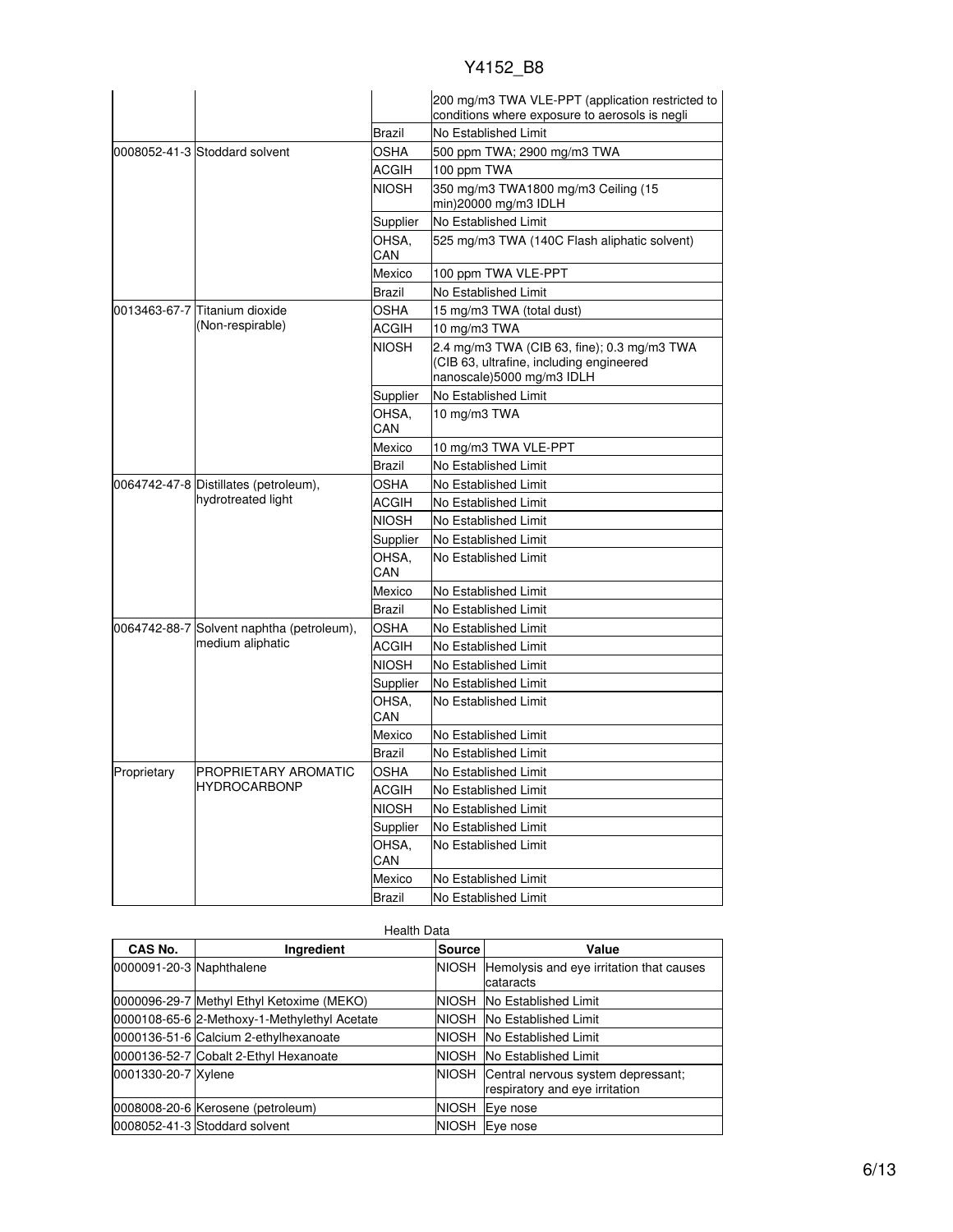|             | 0013463-67-7 Titanium dioxide (Non-respirable)                | NIOSH Lung tumors in animals       |
|-------------|---------------------------------------------------------------|------------------------------------|
|             | 0064742-47-8 Distillates (petroleum), hydrotreated light      | NIOSH No Established Limit         |
|             | 0064742-88-7 Solvent naphtha (petroleum), medium<br>aliphatic | NIOSH No Established Limit         |
| Proprietary | <b>IPROPRIETARY AROMATIC</b><br><b>IHYDROCARBONP</b>          | <b>NIOSH INO Established Limit</b> |

| CAS No.                  | Ingredient                                        | Source      | Carcinogen Data<br>Value                                               |
|--------------------------|---------------------------------------------------|-------------|------------------------------------------------------------------------|
| 0000091-20-3 Naphthalene |                                                   | OSHA        | Select Carcinogen: Yes                                                 |
|                          |                                                   | NTP         | Known: No; Suspected: Yes                                              |
|                          |                                                   | IARC        | Group 1: No; Group 2a: No; Group 2b: Yes; Group<br>3: No; Group 4: No; |
|                          | 0000096-29-7 Methyl Ethyl Ketoxime                | OSHA        | Select Carcinogen: No                                                  |
|                          | (MEKO)                                            | NTP         | Known: No; Suspected: No                                               |
|                          |                                                   | IARC        | Group 1: No; Group 2a: No; Group 2b: No; Group 3: No;<br>Group 4: No;  |
|                          | 0000108-65-6 2-Methoxy-1-Methylethyl              | OSHA        | Select Carcinogen: No                                                  |
|                          | Acetate                                           | <b>NTP</b>  | Known: No: Suspected: No                                               |
|                          |                                                   | IARC        | Group 1: No; Group 2a: No; Group 2b: No; Group 3: No;<br>Group 4: No;  |
|                          | 0000136-51-6 Calcium 2-ethylhexanoate OSHA        |             | Select Carcinogen: No                                                  |
|                          |                                                   | NTP         | Known: No; Suspected: No                                               |
|                          |                                                   | IARC        | Group 1: No; Group 2a: No; Group 2b: No; Group 3: No;<br>Group 4: No;  |
|                          | 0000136-52-7 Cobalt 2-Ethyl Hexanoate             | <b>OSHA</b> | Select Carcinogen: No                                                  |
|                          |                                                   | NTP         | Known: No; Suspected: No                                               |
|                          |                                                   | <b>IARC</b> | Group 1: No; Group 2a: No; Group 2b: No; Group 3: No;<br>Group 4: No;  |
| 0001330-20-7 Xylene      |                                                   | OSHA        | Select Carcinogen: No                                                  |
|                          |                                                   | NTP         | Known: No; Suspected: No                                               |
|                          |                                                   | <b>IARC</b> | Group 1: No; Group 2a: No; Group 2b: No; Group<br>3: Yes; Group 4: No; |
|                          | 0008008-20-6 Kerosene (petroleum)                 | OSHA        | Select Carcinogen: No                                                  |
|                          |                                                   | NTP         | Known: No; Suspected: No                                               |
|                          |                                                   | IARC        | Group 1: No; Group 2a: No; Group 2b: No; Group 3: No;<br>Group 4: No;  |
|                          | 0008052-41-3 Stoddard solvent                     | OSHA        | Select Carcinogen: No                                                  |
|                          |                                                   | NTP.        | Known: No; Suspected: No                                               |
|                          |                                                   | IARC        | Group 1: No; Group 2a: No; Group 2b: No; Group 3: No;<br>Group 4: No;  |
|                          | 0013463-67-7 Titanium dioxide<br>(Non-respirable) | OSHA        | Select Carcinogen: Yes                                                 |
|                          |                                                   | NTP         | Known: No: Suspected: No                                               |
|                          |                                                   | IARC        | Group 1: No; Group 2a: No; Group 2b: Yes; Group<br>3: No; Group 4: No; |
|                          | 0064742-47-8 Distillates (petroleum),             | OSHA        | Select Carcinogen: No                                                  |
|                          | hydrotreated light                                | <b>NTP</b>  | Known: No; Suspected: No                                               |
|                          |                                                   | <b>IARC</b> | Group 1: No; Group 2a: No; Group 2b: No; Group 3: No;<br>Group 4: No;  |
|                          | 0064742-88-7 Solvent naphtha                      | OSHA        | Select Carcinogen: No                                                  |
|                          | (petroleum), medium                               | NTP         | Known: No; Suspected: No                                               |
|                          | aliphatic                                         | IARC        | Group 1: No; Group 2a: No; Group 2b: No; Group 3: No;<br>Group 4: No;  |
| Proprietary              | <b>PROPRIETARY</b>                                | OSHA        | Select Carcinogen: No                                                  |
|                          | <b>AROMATIC</b>                                   | NTP         | Known: No; Suspected: No                                               |
|                          | <b>HYDROCARBONP</b>                               | IARC        | Group 1: No; Group 2a: No; Group 2b: No; Group 3: No;<br>Group 4: No;  |

8.2. Exposure controls Respiratory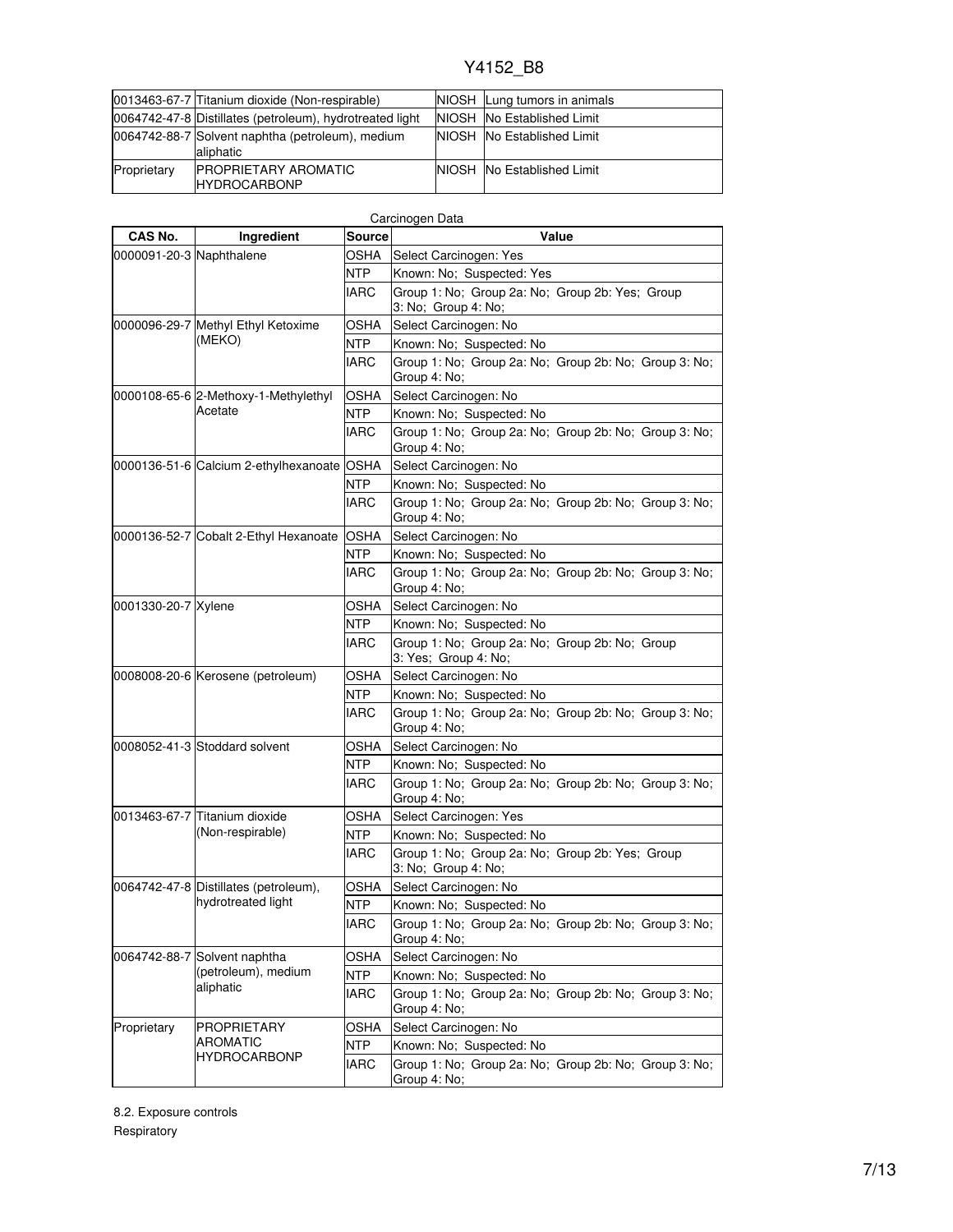|                             | Select equipment to provide protection from the ingredients listed in Section 3 of this<br>document. Ensure fresh air entry during application and drying. If you experience eye<br>watering, headache or dizziness or if air monitoring demonstrates dust, vapor, or mist<br>levels are above applicable limits, wear an appropriate, properly fitted respirator<br>(NIOSH approved) during and after application. Follow respirator manufacturer's<br>directions for respirator use. FOR USERS OF 3M RESPIRATORY PROTECTION<br>ONLY: For information and assistance on 3M occupational health and safety<br>products, call OH&ESD Technical Service toll free in U.S.A. 1-800-243-4630, in<br>Canada call 1-800-267-4414. Please do not contact these numbers regarding other<br>manufacturer's respiratory protection products. 3M does not endorse the accuracy of<br>the information contained in this Material Safety Data Sheet. |
|-----------------------------|-----------------------------------------------------------------------------------------------------------------------------------------------------------------------------------------------------------------------------------------------------------------------------------------------------------------------------------------------------------------------------------------------------------------------------------------------------------------------------------------------------------------------------------------------------------------------------------------------------------------------------------------------------------------------------------------------------------------------------------------------------------------------------------------------------------------------------------------------------------------------------------------------------------------------------------------|
| Eyes                        | Avoid contact with eyes. Safety eyewear complying with an approved standard<br>should be used when a risk assessment indicates this is necessary to avoid exposure<br>to liquid splashes, mists, gases or dusts. If contact is possible, the following<br>protection should be worn, unless the assessment indicates a higher degree of<br>protection: chemical splash goggles.                                                                                                                                                                                                                                                                                                                                                                                                                                                                                                                                                         |
| Skin                        | Chemical-resistant, impervious gloves complying with an approved standard should<br>be worn at all times when handling chemical products. When there is a risk of ignition<br>from static electricity, wear antistatic protective clothing and footwear. Any additional<br>personal protective equipment or measures should be selected based on the risk<br>assessment of the task being performed and should be approved by a specialist<br>before handling this product.                                                                                                                                                                                                                                                                                                                                                                                                                                                             |
| <b>Engineering Controls</b> | Depending on the site-specific conditions of use, provide adequate ventilation.                                                                                                                                                                                                                                                                                                                                                                                                                                                                                                                                                                                                                                                                                                                                                                                                                                                         |
| <b>Other Work Practices</b> | Emergency eye wash fountains and safety showers should be available in the<br>immediate vicinity of any potential exposure. Use good personal hygiene practices.<br>Wash hands before eating, drinking, using toilet facilities, etc. Promptly remove soiled<br>clothing and wash clothing thoroughly before reuse. Shower after work using plenty of<br>soap and water.                                                                                                                                                                                                                                                                                                                                                                                                                                                                                                                                                                |

| 9. Physical and chemical properties                |                                                                               |  |  |
|----------------------------------------------------|-------------------------------------------------------------------------------|--|--|
|                                                    | <b>Coloured Liquid</b>                                                        |  |  |
| Appearance                                         |                                                                               |  |  |
| Odor threshold                                     | Not Measured                                                                  |  |  |
| рH                                                 | No Established Limit                                                          |  |  |
| Melting point / freezing point                     | Not Measured                                                                  |  |  |
| Initial boiling point and boiling range            | 130 (°C) 266 (°F)                                                             |  |  |
| <b>Flash Point</b>                                 | 41 (°C) 105 (°F)                                                              |  |  |
| Evaporation rate (Ether = 1)                       | Not Measured                                                                  |  |  |
| Flammability (solid, gas)                          | Not Applicable                                                                |  |  |
| Upper/lower flammability or explosive<br>limits    | Lower Explosive Limit: .5                                                     |  |  |
|                                                    | Upper Explosive Limit: No Established Limit                                   |  |  |
| vapor pressure (Pa)                                | Not Measured                                                                  |  |  |
| <b>Vapor Density</b>                               | Heavier than air                                                              |  |  |
| <b>Specific Gravity</b>                            | 1.03                                                                          |  |  |
| Solubility in Water                                | Not Measured                                                                  |  |  |
| Partition coefficient n-octanol/water (Log<br>Kow) | Not Measured                                                                  |  |  |
| Auto-ignition temperature                          | Not Measured                                                                  |  |  |
| Decomposition temperature                          | Not Measured                                                                  |  |  |
| Viscosity (cSt)                                    | No Established Limit Not Measured                                             |  |  |
| VOC <sub>%</sub>                                   | Refer to the Technical Data Sheet or label where information is<br>available. |  |  |
| VOHAP content (gm/litre of paint)                  | 44.47 (as supplied)                                                           |  |  |
| VOHAP content (gm/litre of Solid Coating)          | 24.02<br>(as supplied)                                                        |  |  |

10. Stability and reactivity

10.1. Reactivity No data available 10.2. Chemical stability

I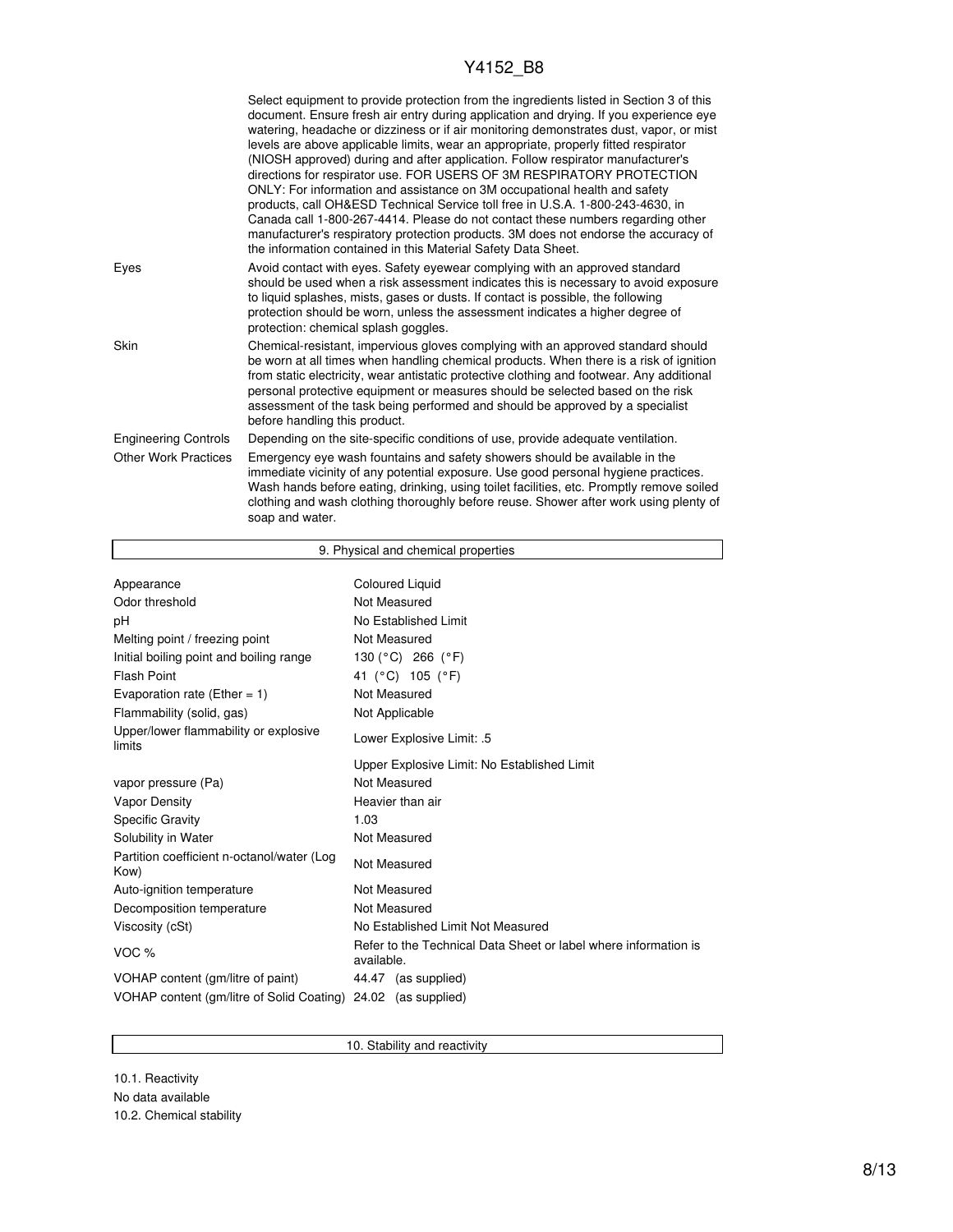This product is stable and hazardous polymerization will not occur. Not sensitive to mechanical impact. Excessive heat and fumes generation can occur if improperly handled.

10.3. Possibility of hazardous reactions No data available

10.4. Conditions to avoid No data available 10.5. Incompatible materials Strong oxidizing agents. 10.6. Hazardous decomposition products No data available

11. Toxicological information

Acute toxicity

NOTICE: Reports have associated repeated and prolonged occupational overexposure to solvents with permanent brain and nervous system damage. Intentional misuse by deliberately concentrating and inhaling the contents may be harmful or fatal.

| Ingredient                                                          | Oral LD50,<br>mg/kg                  | Skin LD50,<br>mg/kg                    | <b>Inhalation</b><br>Vapor LC50,<br>mg/L/4hr | <b>Inhalation</b><br>Dust/Mist LC50,<br>mg/L/4hr |
|---------------------------------------------------------------------|--------------------------------------|----------------------------------------|----------------------------------------------|--------------------------------------------------|
| Solvent naphtha (petroleum), medium<br>aliphatic - (64742-88-7)     | 6,000.00, Rat -<br>Category: NA      | 3,000.00,<br>Rabbit -<br>Category: 5   | No data<br>available                         | No data available                                |
| Titanium dioxide (Non-respirable) -<br>$(13463 - 67 - 7)$           | 5.001.00.<br>Mouse -<br>Category: NA | 10.000.00.<br>Rabbit -<br>Category: NA | No data<br>available                         | 6.82, Rat -<br>Category: NA                      |
| 2-Methoxy-1-Methylethyl Acetate -<br>$(108 - 65 - 6)$               | 6,190.00, Rat -<br>Category: NA      | 2,001.00,<br>Rabbit -<br>Category: 5   | No data<br>available                         | No data available                                |
| Stoddard solvent - (8052-41-3)                                      | 5,001.00, Rat -<br>Category: NA      | No data<br>available                   | No data<br>available                         | 5.50, Rat -<br>Category: NA                      |
| Distillates (petroleum), hydrotreated light<br>$- (64742 - 47 - 8)$ | 5,001.00, Rat -<br>Category: NA      | 2,001.00,<br>Rabbit -<br>Category: 5   | No data<br>available                         | No data available                                |
| Xylene - (1330-20-7)                                                | 4,299.00, Rat -<br>Category: 5       | 1,548.00,<br>Rabbit -<br>Category: 4   | No data<br>available                         | 20.00, Rat -<br>Category: NA                     |
| <b>PROPRIETARY AROMATIC</b><br>HYDROCARBONP - (Proprietary)         | No data<br>available                 | No data<br>available                   | No data<br>available                         | No data available                                |
| Kerosene (petroleum) - (8008-20-6)                                  | 5,001.00, Rat -<br>Category: NA      | 2,001.00,<br>Rabbit -<br>Category: 5   | No data<br>available                         | No data available                                |
| Calcium 2-ethylhexanoate - (136-51-6)                               | No data<br>available                 | No data<br>available                   | No data<br>available                         | No data available                                |
| Cobalt 2-Ethyl Hexanoate - (136-52-7)                               | 1,220.00,<br>Rabbit -<br>Category: 4 | 5,000.00, Rat -<br>Category: 5         | No data<br>available                         | No data available                                |
| Methyl Ethyl Ketoxime (MEKO) -<br>$(96-29-7)$                       | 2,236.00, Rat -<br>Category: 5       | 1,001.00,<br>Rabbit -<br>Category: 4   | No data<br>available                         | No data available                                |
| Naphthalene - (91-20-3)                                             | 490.00, Rat -<br>Category: 4         | 20,000.00,<br>Rabbit -<br>Category: NA | No data<br>available                         | No data available                                |

| Item                        | Category              | Hazard                       |
|-----------------------------|-----------------------|------------------------------|
| Acute Toxicity (mouth)      | Not Classified        | Not Applicable               |
| Acute Toxicity (skin)       | <b>Not Classified</b> | Not Applicable               |
| Acute Toxicity (inhalation) | <b>Not Classified</b> | Not Applicable               |
| Skin corrosion/irritation   |                       | Causes mild skin irritation. |
| Eye damage/irritation       | Not Classified        | Not Applicable               |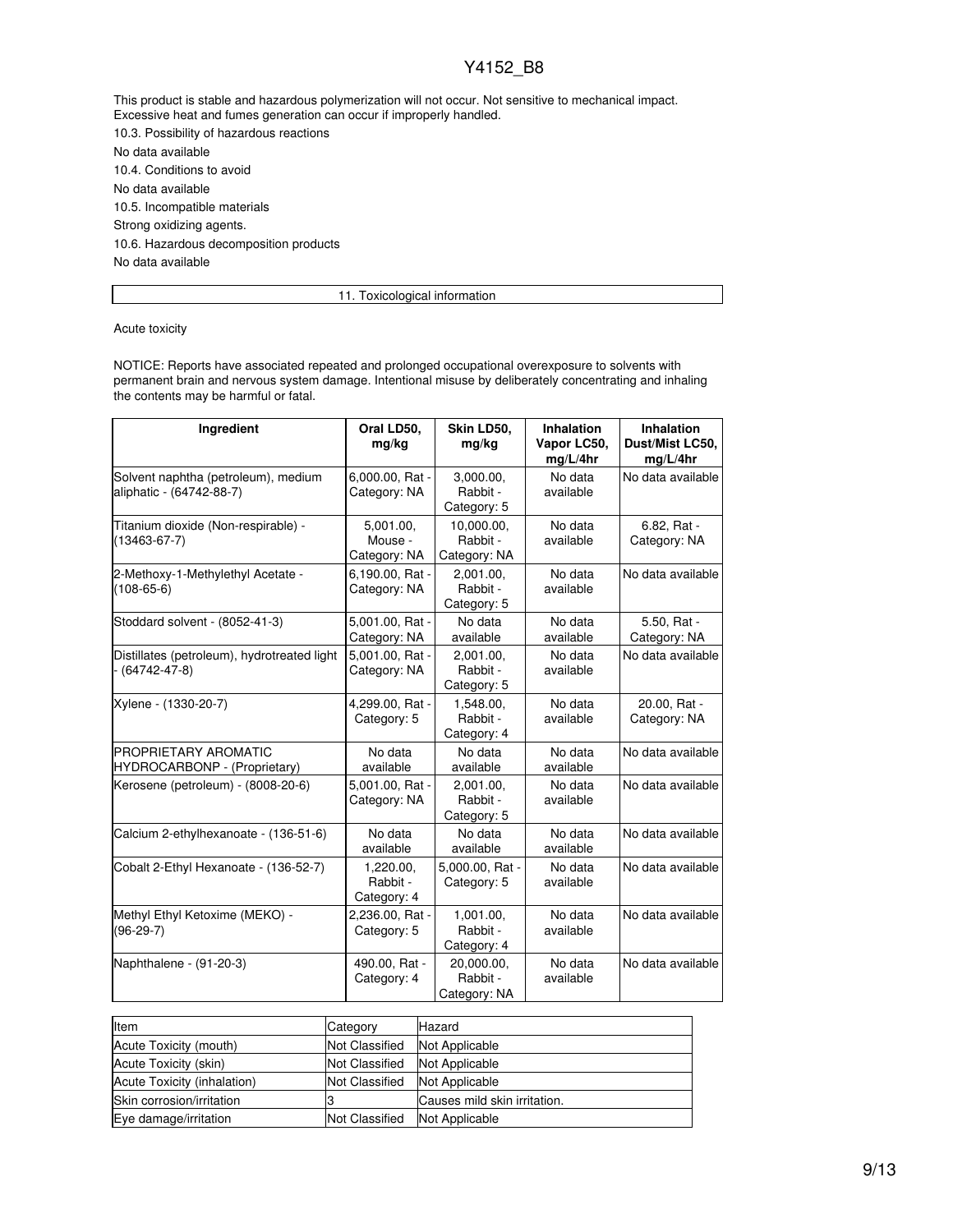| Sensitization (respiratory)                                    |                       | May cause allergy or asthma symptoms of<br>breathing difficulties if inhaled. |
|----------------------------------------------------------------|-----------------------|-------------------------------------------------------------------------------|
| Sensitization (skin)                                           |                       | May cause an allergic skin reaction.                                          |
| Germ toxicity                                                  | <b>Not Classified</b> | Not Applicable                                                                |
| Carcinogenicity                                                |                       | Suspected of causing cancer.                                                  |
| Reproductive Toxicity                                          | <b>Not Classified</b> | Not Applicable                                                                |
| Specific target organ systemic<br>Toxicity (repeated exposure) |                       | Causes damage to organs through prolonged or<br>repeated exposure.            |
| <b>Aspiration hazard</b>                                       | <b>Not Classified</b> | Not Applicable                                                                |

12. Ecological information

#### 12.1. Toxicity

No additional information provided for this product. See Section 3 for chemical specific data.

#### Aquatic Ecotoxicity

| Ingredient                                                                      | 96 hr LC50 fish,<br>mg/l        | 48 hr EC50 crustacea,<br>mg/l          | ErC50 algae,<br>mg/l                                |
|---------------------------------------------------------------------------------|---------------------------------|----------------------------------------|-----------------------------------------------------|
| Solvent naphtha<br>(petroleum), medium<br>aliphatic - (64742-88-7)              | 800.00, Pimephales<br>promelas  | 100.00, Daphnia magna                  | 450.00 (96 hr), Selenastrum<br>capricornutum        |
| Titanium dioxide<br>(Non-respirable) -<br>$(13463 - 67 - 7)$                    | 294.00, Oryzias<br>latipes      | 501.00, Daphnia magna                  | 51.00 (72 hr), Pseudokirchnerella<br>subcapitata    |
| 2-Methoxy-1-Methylethyl<br>Acetate - (108-65-6)                                 | 100.00, Oncorhynchus<br>mykiss  | 501.00, Daphnia magna                  | 1,001.00 (96 hr), Pseudokirchnerella<br>subcapitata |
| Stoddard solvent -<br>$(8052 - 41 - 3)$                                         | Not Available                   | Not Available                          | Not Available                                       |
| Distillates (petroleum),<br>hydrotreated light -<br>$(64742 - 47 - 8)$          | 45.00, Pimephales<br>promelas   | 4,720.00, Dendronereides<br>heteropoda | Not Available                                       |
| Xylene - (1330-20-7)                                                            | 3.30, Oncorhynchus<br>mykiss    | 8.50, Palaemonetes<br>pugio            | 100.00 (72 hr), Chlorococcales                      |
| <b>PROPRIETARY</b><br><b>AROMATIC</b><br><b>HYDROCARBONP -</b><br>(Proprietary) | Not Available                   | Not Available                          | $0.00$ (hr),                                        |
| Kerosene (petroleum) -<br>$(8008 - 20 - 6)$                                     | Not Available                   | Not Available                          | Not Available                                       |
| Calcium<br>2-ethylhexanoate -<br>$(136 - 51 - 6)$                               | Not Available                   | Not Available                          | Not Available                                       |
| Cobalt 2-Ethyl<br>Hexanoate - (136-52-7)                                        | Not Available                   | Not Available                          | Not Available                                       |
| Methyl Ethyl Ketoxime<br>(MEKO) - (96-29-7)                                     | 320.00, Leuciscus<br>idus       | 500.00, Daphnia magna                  | 83.00 (72 hr), Scenedesmus<br>subspicatus           |
| Naphthalene - (91-20-3)                                                         | 0.99, Oncorhynchus<br>gorbuscha | 1.60, Daphnia magna                    | 68.21 (96 hr), Scenedesmus<br>subspicatus           |

12.2. Persistence and degradability

No data available

12.3. Bioaccumulative potential

Not Measured

12.4. Mobility in soil

No data available

12.5. Results of PBT and vPvB assessment

This product contains no PBT/vPvB chemicals.

12.6. Other adverse effects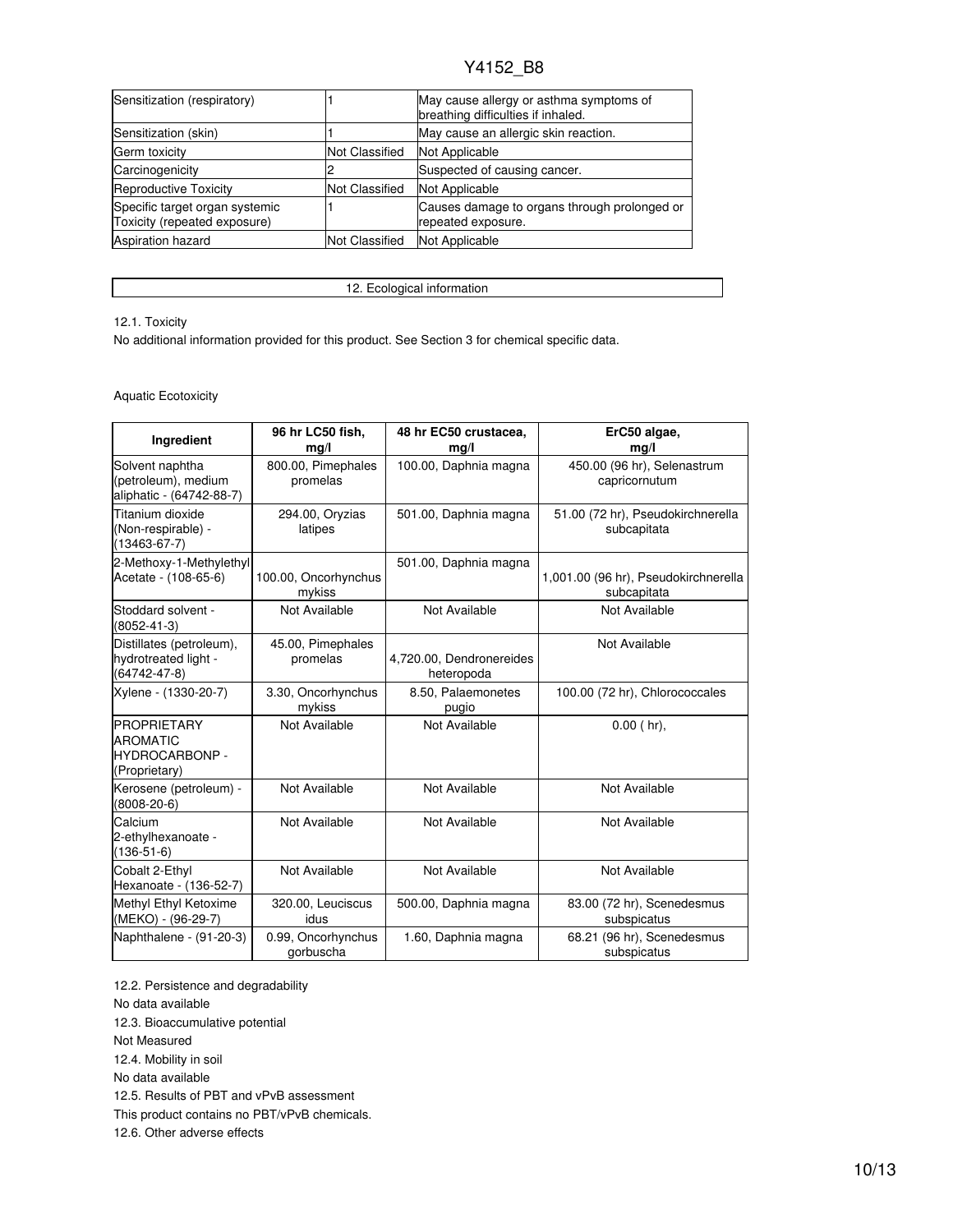#### No data available

Ethyl Benzene Naphthalene Xylene

## 13. Disposal considerations 13.1. Waste treatment methods Do not allow spills to enter drains or watercourses. Dispose of in accordance with local, state and federal regulations. (Also reference RCRA information in Section 15 if listed). 14. Transport information 14.1. UN number UN 1263 14.2. UN proper shipping name PAINT 14.3. Transport hazard class(es) DOT (Domestic Surface Transportation) IMO / IMDG (Ocean Transportation) Proper Shipping Name PAINT **IMDG** Proper Shipping Name PAINT Hazard Class 3 - Flammable IMDG Hazard Class Sub Class 3 - Flammable Not applicable UN / NA Number UN 1263 Packing Group III **IMDG Packing Group** III CERCLA/DOT RQ 633 gal. / 5441 lbs. System Reference Code 181 14.4. Packing group III 14.5. Environmental hazards IMDG Marine Pollutant: No 14.6. Special precautions for user Not Applicable 14.7. Transport in bulk according to Annex II of MARPOL73/78 and the IBC Code Not Applicable 15. Regulatory information Regulatory Overview The regulatory data in Section 15 is not intended to be all-inclusive, only selected regulations are represented. All ingredients of this product are listed on the TSCA (Toxic Substance Control Act) Inventory or are not required to be listed on the TSCA Inventory. WHMIS Classification B3 D2A DOT Marine Pollutants (10%): (No Product Ingredients Listed) DOT Severe Marine Pollutants (1%): (No Product Ingredients Listed) EPCRA 311/312 Chemicals and RQs (>.1%) : Ethyl Benzene (1000 lb final RQ; 454 kg final RQ) Naphthalene (100 lb final RQ; 45.4 kg final RQ) Xylene (100 lb final RQ; 45.4 kg final RQ) EPCRA 302 Extremely Hazardous (>.1%) : (No Product Ingredients Listed) EPCRA 313 Toxic Chemicals (>.1%) : 1,2,4-trimethyl benzene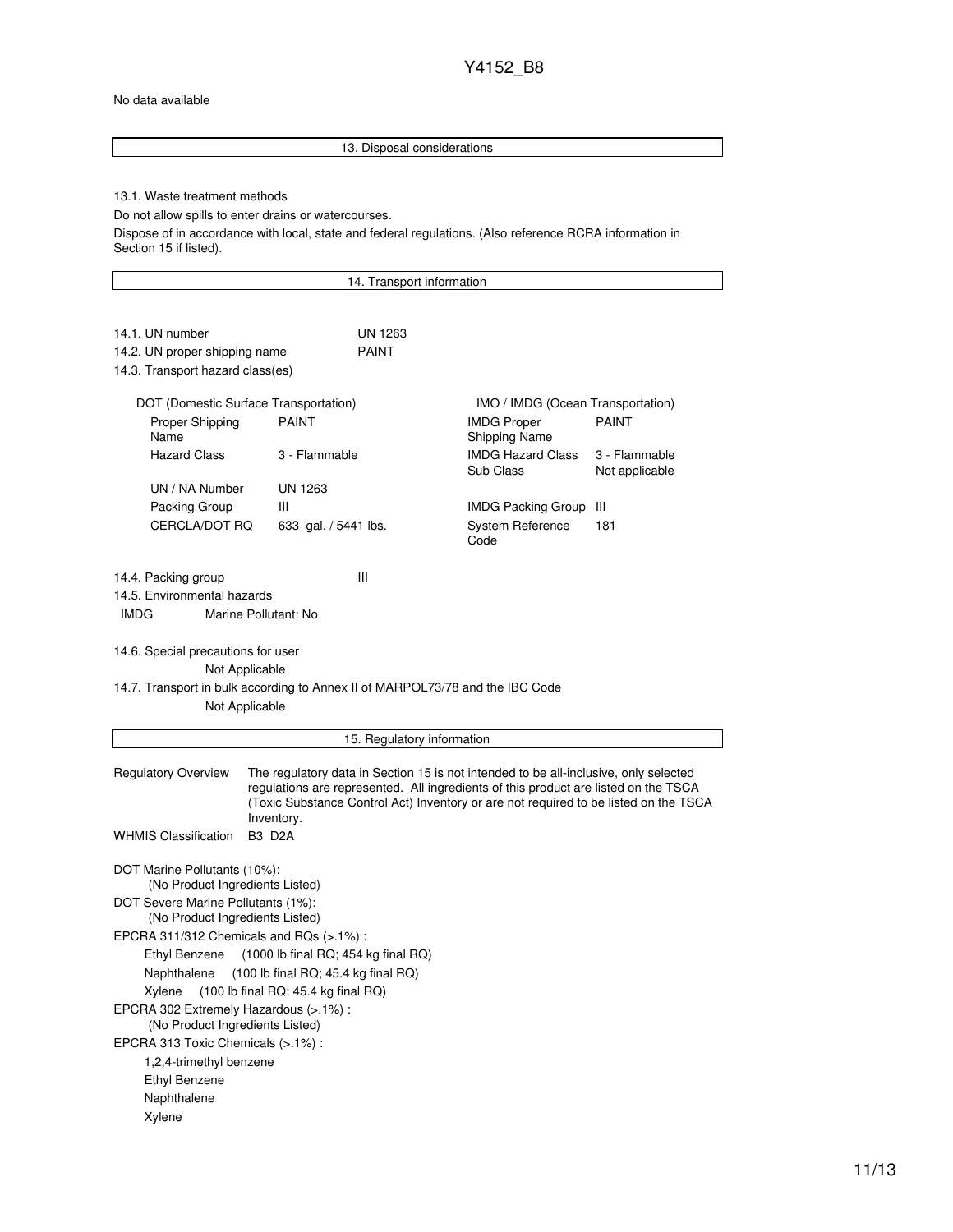Mass RTK Substances (>1%) : Kerosene (petroleum) Stoddard solvent Titanium dioxide (Non-respirable) Xylene Penn RTK Substances (>1%) : Kerosene (petroleum) Stoddard solvent Titanium dioxide (Non-respirable) Xylene Penn Special Hazardous Substances (>.01%) : (No Product Ingredients Listed) RCRA Status: (No Product Ingredients Listed) N.J. RTK Substances (>1%) : Kerosene (petroleum) Stoddard solvent Titanium dioxide (Non-respirable) Xylene N.J. Special Hazardous Substances (>.01%) : Ethyl Benzene Naphthalene Xylene N.J. Env. Hazardous Substances (>.1%) : 1,2,4-trimethyl benzene Ethyl Benzene Kerosene (petroleum) Naphthalene Xylene Proposition 65 - Carcinogens (>0%): Naphthalene Ethyl Benzene Titanium dioxide (Non-respirable) Proposition 65 - Female Repro Toxins (>0%): (No Product Ingredients Listed) Proposition 65 - Male Repro Toxins (>0%): (No Product Ingredients Listed) Proposition 65 - Developmental Toxins (>0%): (No Product Ingredients Listed) 16. Other information

The information and recommendations contained herein are based upon data believed to be correct. However, no guarantee or warranty of any kind, expressed or implied, is made with respect to the information contained herein. We accept no responsibility and disclaim all liability for any harmful effects which may be caused by exposure to our products. Customers/users of this product must comply with all applicable health and safety laws, regulations, and orders.

The full text of the phrases appearing in section 3 is:

H226 Flammable liquid and vapor.

H302 Harmful if swallowed.

H304 May be fatal if swallowed and enters airways.

H305 May be harmful if swallowed and enters airways.

H312 Harmful in contact with skin.

H315 Causes skin irritation.

H317 May cause an allergic skin reaction.

H318 Causes serious eye damage.